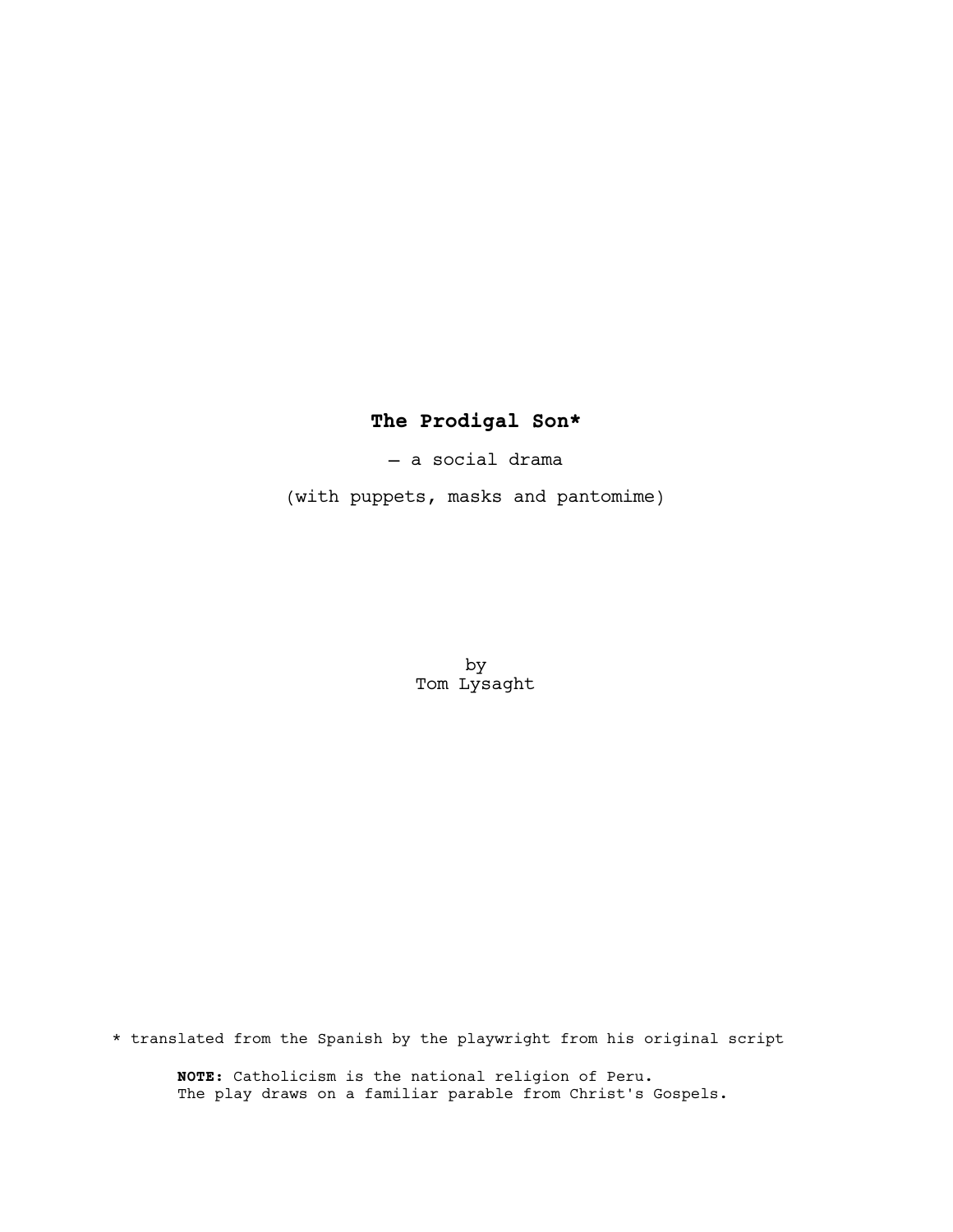### **THE PRODIGAL SON**

— an Andean Circus Drama

## **PROLOGUE**:

[Large backdrop curtain is topped by red lettering, saying: "The Prodigal Son"]

[Dance MUSIC. Enter the CHORUS (three Andean village women in indigenous costumes wear full-head masks of papier-mâché), dancing comically to upbeat local music. As they dance, they sew or knit. The first woman drags a long banner as she knits, while the other two women sew words on the banner.]

[As the dance concludes, the NARRATOR enters with a portable microphone. He is dressed in a suit jacket and top hat but wears the pants and sandals of a villager. He holds the text of the play in hand, and like a Stage Manager, continually refers to it. A whistle hangs from a cord around his neck.]

[As the NARRATOR welcomes the audience, the CHORUS of three village women retrieve their musical instruments (snare drum, cymbals, bass drum). As he introduces the CHORUS, each woman sounds her instrument and bows in turn. The NARRATOR explains that the CHORUS of three women has a dual function — as musicians and as local village woman commenting on the play.]

[As the NARRATOR histrionically announces that the performance is about to begin, the CHORUS SOUND the bass drum and start a dramatic DRUM ROLL. As the NARRATOR says the title of the play, the cymbals CLASH. He retreats upstage and the CHORUS sit on the ground and resume their sewing.]

### **SCENE ONE:**

[The PRODIGAL SON, a village youth, enters. He wears village clothing and has a large papier-mâché head sporting an enormous *chullo* (Andean stocking hat with ear flaps). He stretches and yawns and curls up on the ground and sleeps.]

### **NOTE: THE NARRATOR SPEAKS ALL DIALOGUE. OTHER CHARACTERS MIME AS HE SPEAKS FOR THEM.**

NARRATOR The village is asleep. "Look!"

> CHORUS (indicating the youth; miming)

Look!

[Above the backdrop curtain the rim of a painted cardboard sun slowly begins to rise.]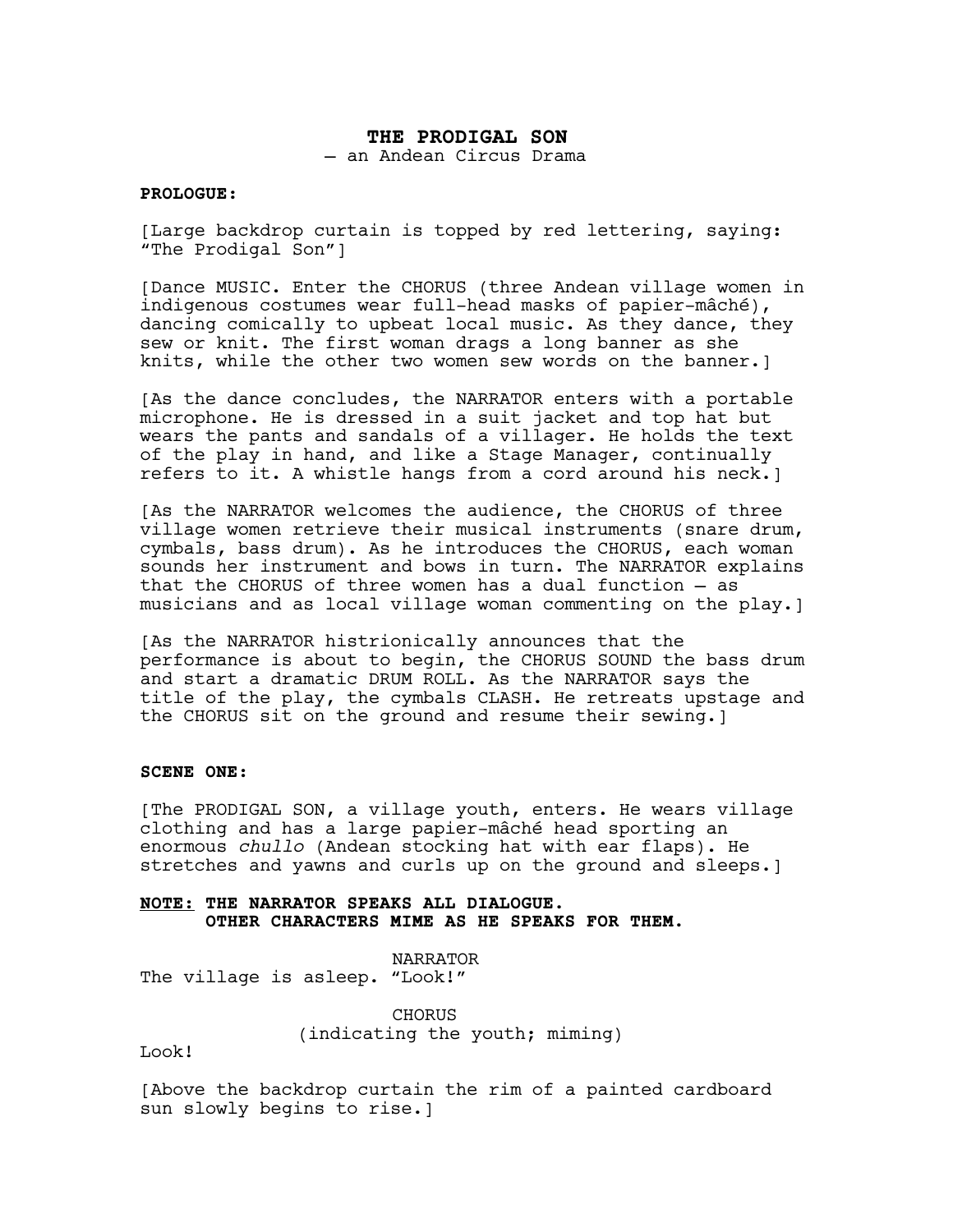### NARRATOR

But now the sun is rising. Dawn has come. Ah-h-h...

[When the sun has risen completely and is totally above the top of the backdrop, the cymbals CLASH. Another sign appears aboce the curatin, reading: "Ah-h-h..."]

> CHORUS (watching sunrise; miming)

 $Ah-h-h...$ 

[Sign saying "Ah-h-h..." disappears suddenly as if yanked down.]

# NARRATOR

(to PRODIGAL SON)

Wake up, my son.

[The youth stretches his arms and yawns. Slowly he sits up, sighs, and slowly rises.]

NARRATOR (cont'd) First, the Prodigal Son brushes his teeth.

[The PRODIGAL SON mimes brushing his teeth. Another sign appears above the backdrop, reading: "THANK YOU, TEETH." After a beat, it too disappears suddenly.]

NARRATOR (cont'd)

Next, he washes his toes.

[Hopping from foot to foot, the PRODIGAL SON mimes washing his toes. Another sign appears above the backdrop, reading: "THANK YOU, TOES." After a beat, it disappears suddenly.]

NARRATOR (cont'd) Then he drinks tea for breakfast. Mmmm...

> **CHORUS** (rubbing their bellies; miming)

Mmmm...

[GLORIA, a two-dimensional plywood cow comes out from behind the curtain. She has long eyelashes and a big smile. Around her neck hangs a sign, reading: "GLORIA." A cloth painted in a mottled pattern is draped over her plywood pony of a body. Her pink, cloth udder is filled with cans of evaporated milk.\*

\* NOTE: Canned evaporated milk with the brand name "Gloria" is the only milk available in Peru's Andean markets.

 $\mathcal{L}_\text{max}$  , and the contract of the contract of the contract of the contract of the contract of the contract of the contract of the contract of the contract of the contract of the contract of the contract of the contr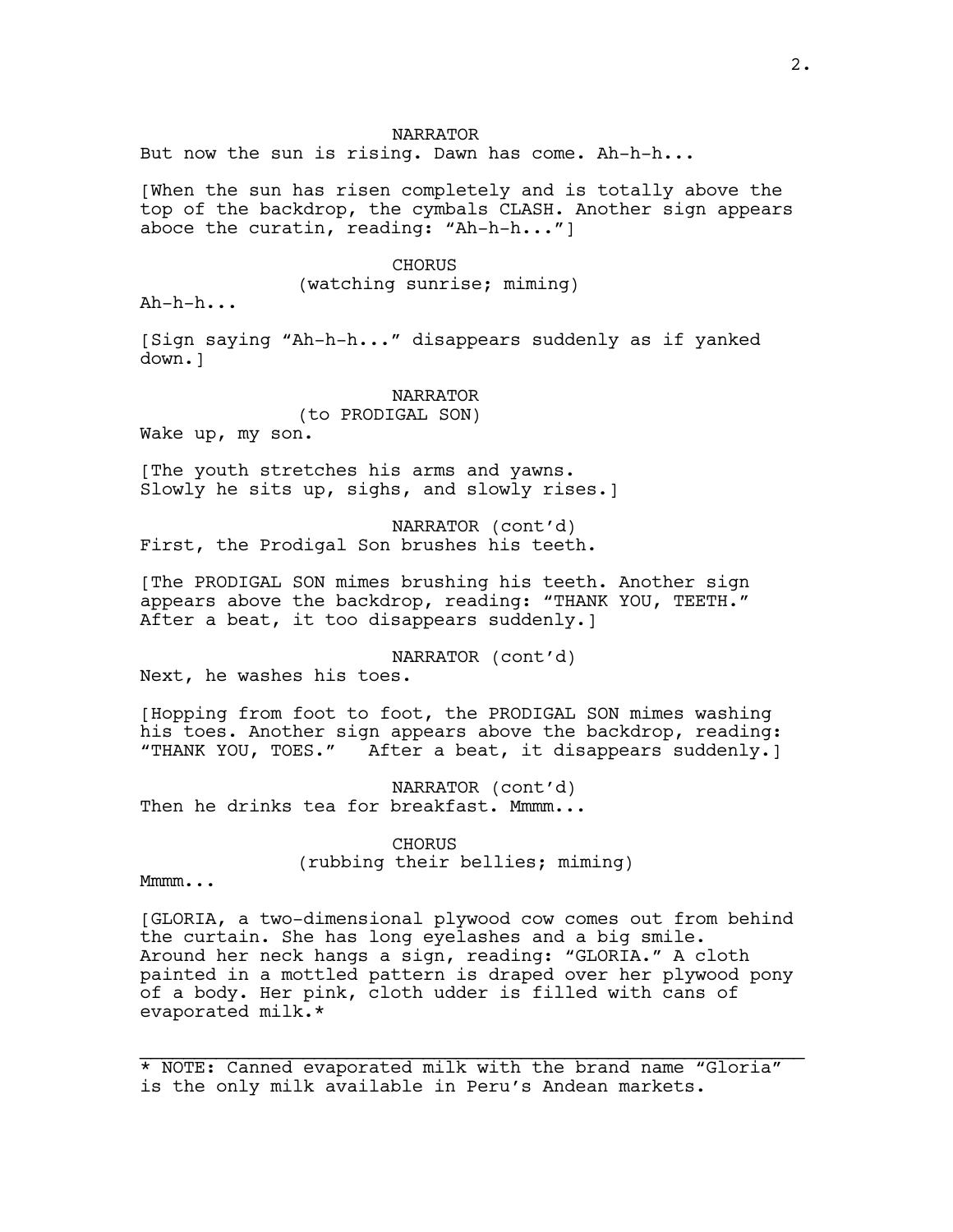[The PRODIGAL SON, drinking his tea, pays no attention to GLORIA. She rattles her cans to be milked. He ignores her.]

### NARRATOR

The Prodigal Son milks Gloria the cow.

[With a sigh, the PRODIGAL SON rises and approaches GLORIA. He sits on the ground beside her and milks her into a metal pail. As he pulls on her cloth udder, tin cans of milk fall into the metal bucket with a CLANK. A sign rises above the curtain, reading: "Ah-h-h..."]

NARRATOR (cont'd)

Gloria the cow is now happy.

**CHORUS** 

(sighing; miming)

 $A h-h-h...$ 

[Gloria nods her smiling plywood head. The PRODIGAL SON takes GLORIA and the pail of milk behind the curtain.]

NARRATOR

The Prodigal Son takes the milk inside the house. All morning long he and his mother work in the fields, tending their crops. It is hard work. They are both tired.]

[The CHORUS mimes a sigh. A sign appears above the curtain, reading:"LUNCH-TME."]

NARRATOR (cont'd)

... But now the mother of the Prodigal Son must prepare lunch for the family.

[The CHORUS sound a DRUM ROLL. Slowly the enormous head of a 15-foot high puppet begins rising above the curtain. The bass drum BOOMS once, and the MOTHER's head is totally revealed. It BOOMS again when we see the shoulders of the MOTHER. As most of the puppet is revealed, the Bass Drum BOOMS a third time, the drum roll PEAKS, and the cymbals CLASH.]

[The enormous puppet wears the clothes of a local village woman. Two actors under her skirt hold her central rod and slowly turn the puppet so she appears to be walking out from behind the curtain. Two actors dressed in white control the movements of each of the enormous paper mache hands. Besides the head and hands, the puppet is all fabric.]

[The PRODIGAL SON enters. He ducks under the ample skirts of his MOTHER, the enormous puppet, and comes back out with his plate of lunch. He sits cross-legged on the ground and eats.]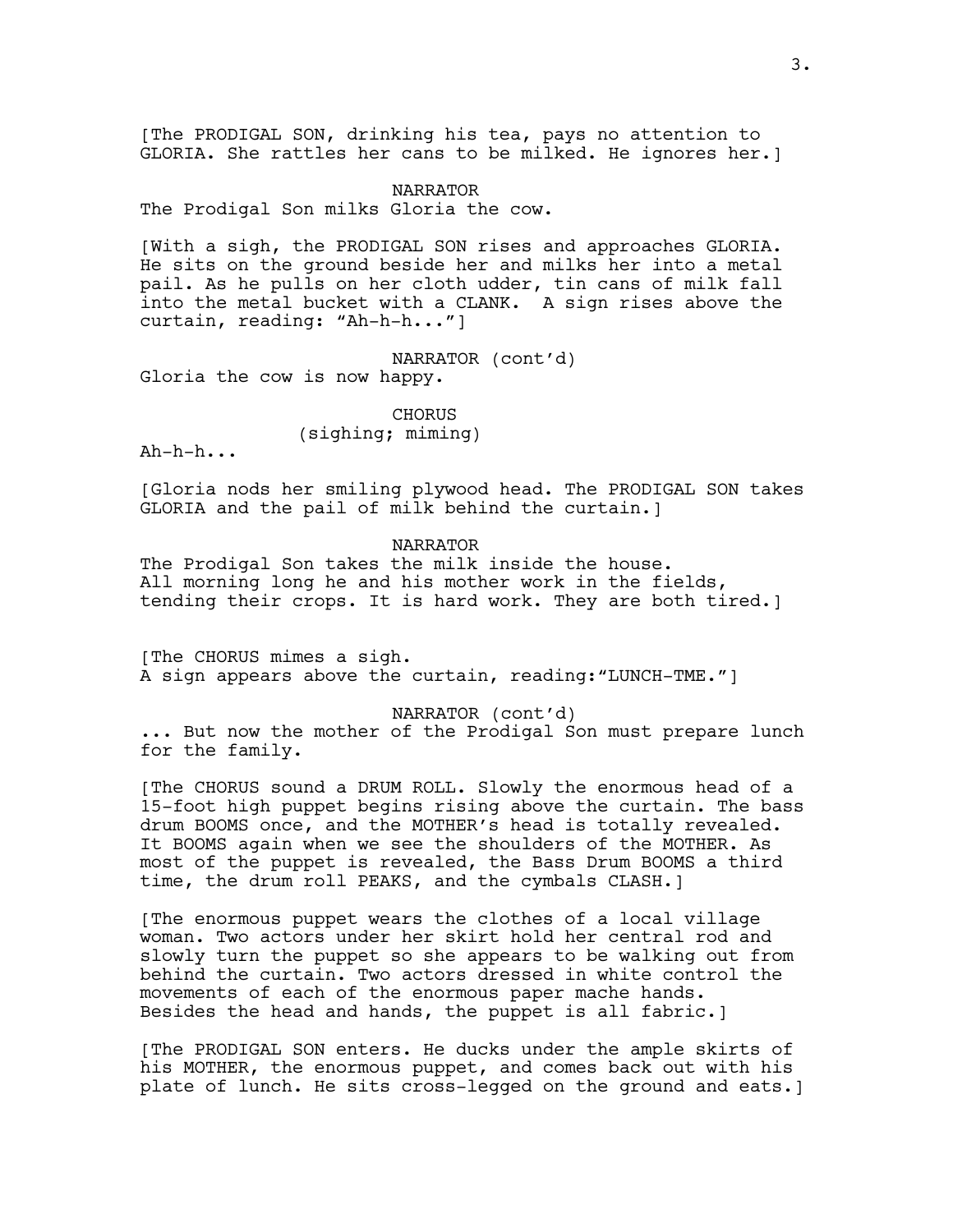NARRATOR (cont'd) The Prodigal Son would like some bread with his lunch. [A sign appears above the curtain, asking "BREAD?" The puppet shakes her enormous head and raises her large hands, palms up, helplessly. The PRODIGAL SON looks up at her and mimes his dialogue.] NARRATOR (cont'd) "There is no bread," says the Mother. "No bread?" says the Prodigal Son. "No bread, my son," says his Mother. [The PRODIGAL SON hangs his head. He sets his plate aside. He looks up.] NARRATOR (cont'd) "There's no work either, Mama," says the Prodigal Son. (beat) "There's no money." [The PRODIGAL SON turns his pockets inside out. A sign appears above the curtain, explaining: "NO MONEY!"] NARRATOR (cont'd) "I'm going to the city to find work," says the son. [The bass drum BOOMS menacingly. MOTHER clasps her large puppet hands together as if in prayer or despair. The CHORUS gather around her in sympathy and support.] NARRATOR (cont'd) "There's no other solution," says the son. "There's no work here." [The Chorus clasp their hands together too.] NARRATOR (cont'd) "I'm going to the city," says the son. [The PRODIGAL SON turns and walks away. The large hands of the puppet rise to cover her face while the Chorus reach out desperately, as if to stop the PRODIGAL SON.] NARRATOR (cont'd) "No!" says the Mother. [The PRODIGAL SON stops and turns.} NARRATOR (cont'd) "I'm going to the city to study, Mama," says the son. "To study?" asks his Mother. "Yes." "No!" She begs. "Yes, Mama. I must go."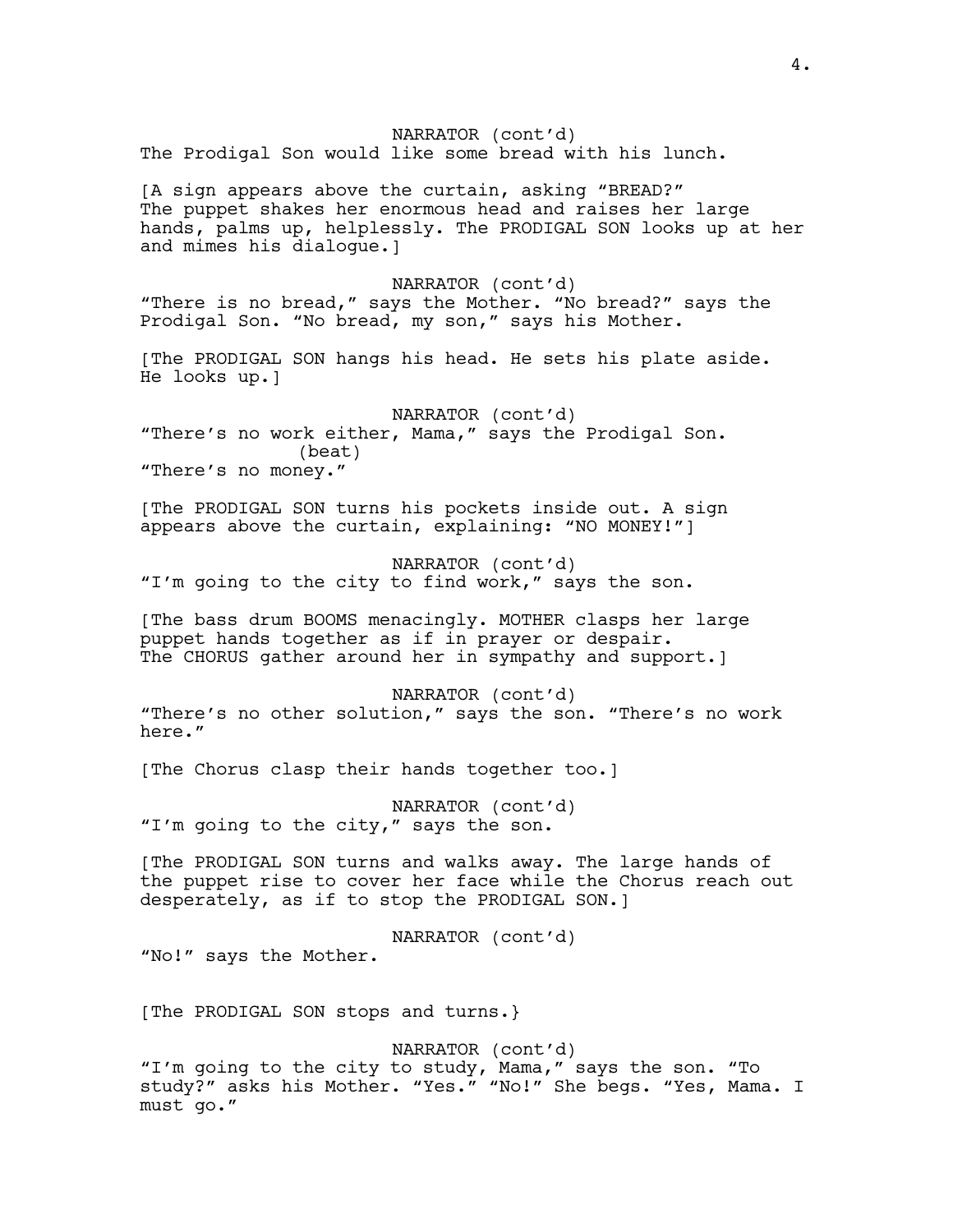[The two signs above the curtain shake violently, as if "BREAD" and "MONEY" were making demands on the son. The CHORUS plays a DRUM ROLL to add to the tension as the actors make broad pantomine gestures. Finally, the cymbals CLASH and the CHORUS and MOTHER hang their heads in sadness. Brief tableau. The Puppet raises her head.]

NARRATOR (cont'd) "Go with God, my son," says the Mother.

[The PRODIGAL SON walks back to his MOTHER and takes one of her large hands between his. He sighs. He then rests his head on her big hand. Brief tableau. The CHORUS approach one by one and pat the PRODIGAL SON lovingly on his back.]

[The PRODIGAL SON slowly draws back, pulls away, turns, waves, and starts off. GLORIA, the plywood cow sticks her head around the curtain. Her smile has inverted into a sad frown. She shakes her cans of milk. The PRODIGAL SON stops, pats her on the head, and hurries off.]

[The MOTHER raises one large hand as if waving good-bye. A sign rises above the backdrop curtain: "MAY GOD GO WITH YOU." The puppet is escorted off-stage by the CHORUS and GLORIA.]

NARRATOR (cont'd) (approaching audience) What do you think? Should the son go to the city? Or should he stay with his Mother and help on the farm? (gesturing; pause) Hmm? What do you say? (addressing someone in audience) Why?... Why should he stay with her? To be together so they can starve together? (responds to someone else) That they should separate? And try for a better life? (shrugs) Really? Each alone by himself?

[The NARRATOR pauses and paces, watching the audience. The large puppet has now moved behind the curtain. Only her head can be seen. A large, crystal teardrop now hangs from the corner of her eye. She sinks slowly down behind the backdrop. The NARRATOR suddenly stops.]

NARRATOR (cont'd) The Prodigal Son is in the city. Look!

[The cymbals CLASH and the Narrator turns abruptly and retreats into the wings.]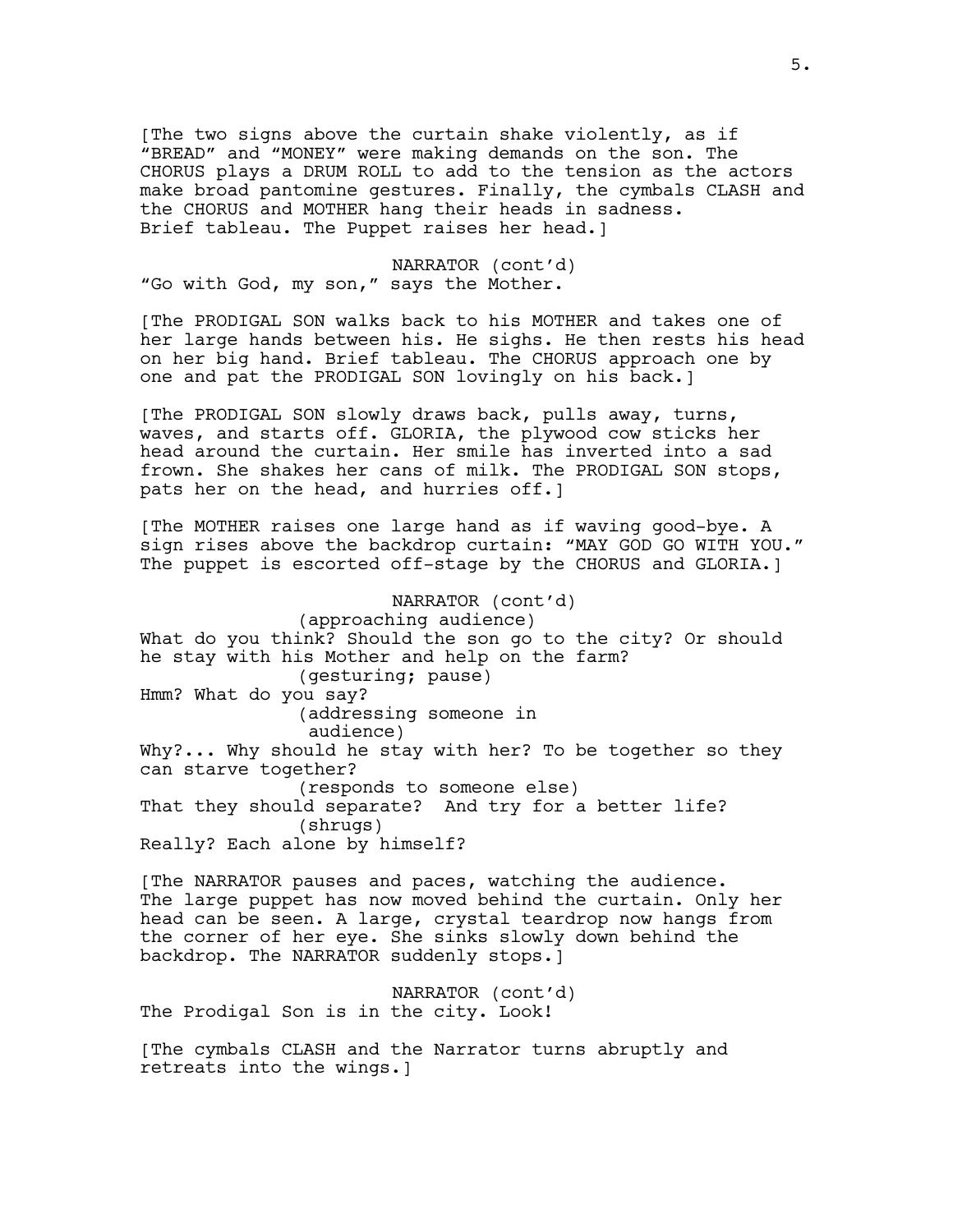#### **SCENE TWO:**

[The PRODIGAL SON crosses the stage to the SOUNDS of the city. The CHORUS HONK horns, RING bells, POUND bass drum. The NARRATOR blows his WHISTLE to add to the frenzy. The sign "MAY GOD GO WITH YOU" begins to tremble. The PRODIGAL SON has replaced his *chullo* and sandals with shoes and sport jacket. He carries a backpack draped over his shoulder. As he crosses the stage and disappears behind the backdrop curtain, the sign sinks below the curtain too.]

NARRATOR (cont'd)

And so the Mother's son went off to the city. For one full year, the Prodigal Son remained in the big city. When the year was over, he paid a visit to his village and Mother.

[A sign reading, "HOME, SWEET HOME" rises at a angle above the curtain. CHORUS stops making city SOUNDS. SOUND of birds CHIRPING.]

### **SCENE THREE:**

[The CHORUS of three women sit to sew their banner. After a beat, they take out plates and eat their lunch. The PRODIGAL SON enters. He now wears gaudy clothes and enormous sunglasses made of cardboard. He also wears oversized headphones and carries an enormous i-pod. A huge cardboard cell phone is hooked to his belt.

NARRATOR (cont'd) The Prodigal Son returns to the village.

[The CHORUS offer a dinner plate and cup to the PRODIGAL SON. He holds up his hand, rudely refusing the plate and invitation to eat. They make room for him to sit on the ground, and he shakes his papier mache head.]

NARRATOR (cont'd)

The village neighbors greet the Prodigal Son and invite him to eat with them. *"Chuno?"* he asks, turning up his nose at the local food. "I don't eat *chuno* any more! And I certainly don't eat with my hands any more!

NARRATOR (cont'd) "What do you do in the big city?" ask his neighbors.

[The PRODIGAL SON puffs up with pride and sticks out his chest. As he paces back and forth in front of the CHORUS, he hooks his thumbs in his suspenders.]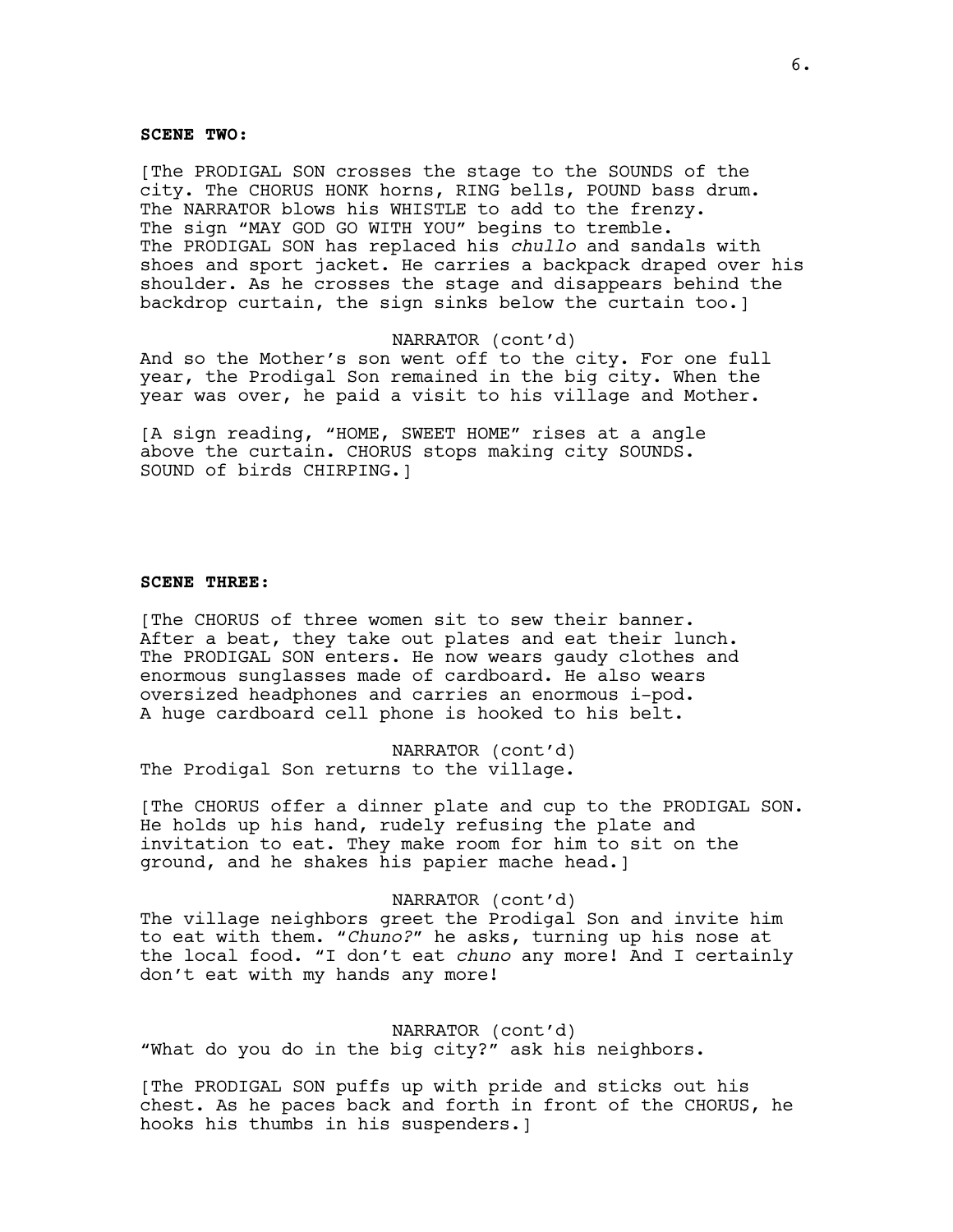### NARRATOR (cont'd)

"I study agricultural engineering," boasts the Prodigal Son. "Soon I will work for the Minister of Agriculture and drive my own car. I will have my own private office and personal secretary. I also will have many government seals and rubber stamps with my name on them: Senor Lopez, Ministry of Agriculture..."

[One of the CHORUS women stand up and gesture, asking a question.]

NARRATOR (cont'd)

"Lopez?" saks his neighbor. "But your last name is Quispe!" (whispering for the CHORUS) "Quispe, Quispe, Quispe...:"

[As the Chorus cup their hands over their mouths and whisper his last name, the PRODIGAL SON waves his arm dismissively.]

NARRATOR (cont'd)

"Speak Spanish" says the Prodigal Son. "But son," says the village woman, "you always spoke Quechua. You understand Quechua." "Before," says the Prodigal Son. "Not any more. No one speaks Quechua in the city."

[The PRODIGAL SON disappears behind the backdrop curtain. The women of the CHORUS shrug to each other. They sit on the ground and resume eating. [

NARRATOR (cont'd) The Prodigal Son goes home to visit his mother. She is so happy to have her son home again.

[A FRIEND, dressed identically as the PRODIGAL SON, enters. He wears a large head of paper mache with enormous sunglasses. He carries large i-pod, has cell phone on his belt, etc. He glances down at a piece of paper and looks up again, as if looking for an address. He appears to be lost.]

[The CHORUS stop eating to observe him. Through pantomime, the FRIEND asks the CHORUS for directions. They point behind the curtain. He bows his thanks and starts off. One woman of the CHORUS stops him and invites him to eat. He bows again, sits and eats with gusto.]

NARRATOR (cont'd)

The Prodigal Son's friend from the city comes to visit the Prodigal Son.

[The head of the big puppet rises above the backdrop curtain as the PRODIGAL SON comes out from behind the curtain. Using one hand as a visor, he stares off-stage as if expecting someone. He turns to look in the other direction.]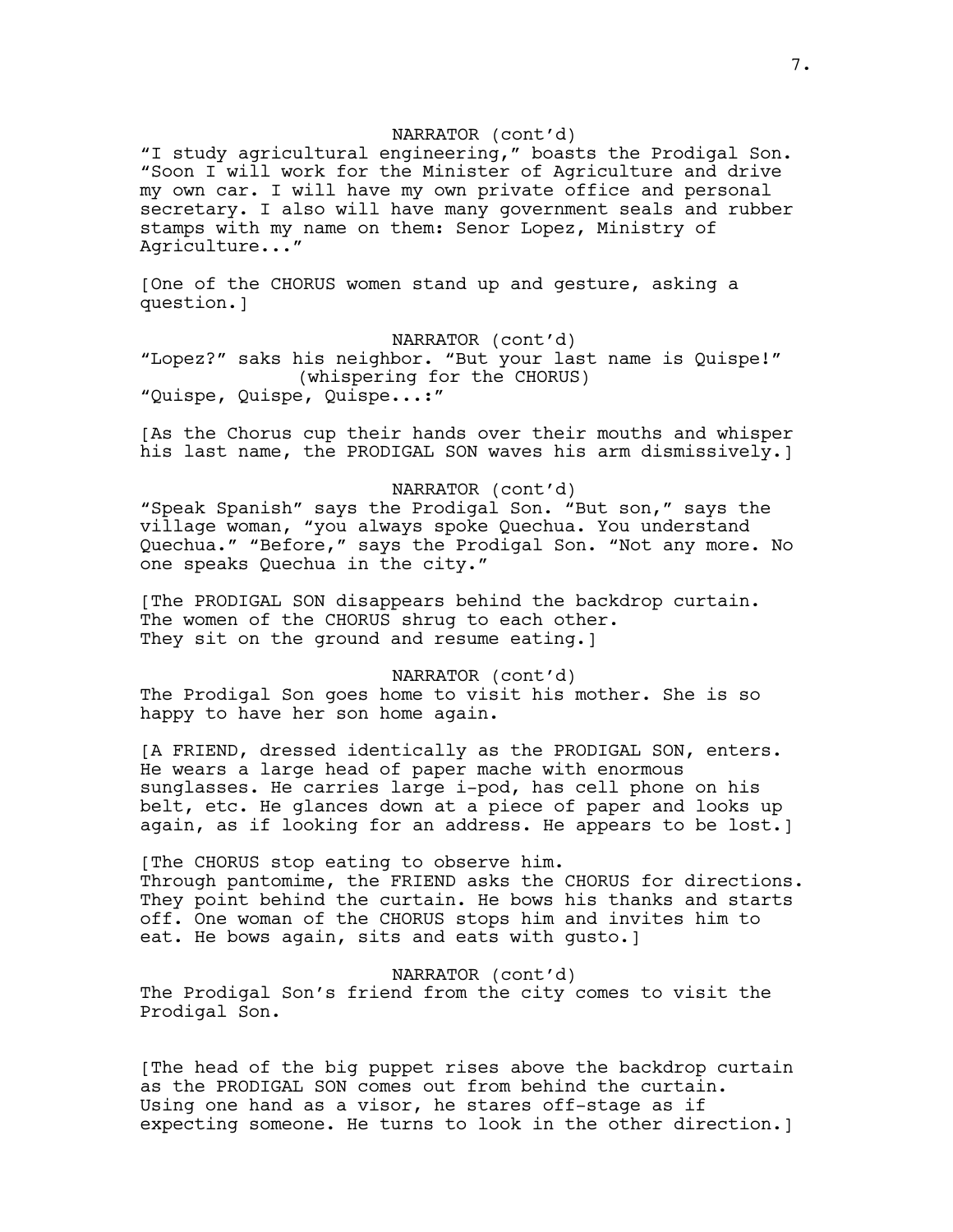[The CHORUS beckon to him. He gives a perfunctory wave, but doesn't look at them. He then does a double-take when, out of the corner of his eye, he sees his FRIEND eating with gusto, laughing and patting the women of the CHORUS on the back.]

NARRATOR (cont'd) The Prodigal Son is embarrassed that his city friend is talking to the women of his village. The Prodigal Son is ashamed of his village.

[The PRODIGAL SON beckons to his FRIEND to come along. The FRIEND is reluctant to leave. He invites the PRODIGAL SON to sit. The CHORUS make room for him on the ground. The FRIEND offers him a potato. The PRODIGAL SON throws the potato to the ground and drags the FRIEND to his feet.]

[As the PRODIGAL SON pulls his FRIEND toward off-stage, the large puppet head of MOTHER watches their movements. The FRIEND sees her, stops and points. 1

NARRATOR (cont'd) "Who is that village woman?" asks the Friend.

[The PRODIGAL son makes believe he doesn't see where the FRIEND is pointing and grabs him by the arm to leave. The FRIEND pulls away and points again, as if to say, "No, over there." The CHORUS rises. One woman points at the puppet; one begins a DRUM ROLL; the other picks up her cymbals.]

|          | NARRATOR (cont'd)<br>(as SON looks off-stage left) |
|----------|----------------------------------------------------|
| "Who?"   | (as FRIEND gestures at puppet)                     |
| "Her!"   |                                                    |
| "Where?" | (as SON looks off-stage right)                     |
|          | (turns SON and points him<br>toward curtain)       |
| "There." |                                                    |
|          | [Silence. Drum ROLL stops. Brief tableau.]         |
|          | NARRATOR (cont/d)                                  |

NARRATOR (cont'd) "I don't know her," says the Prodigal Son. (cymbals CLASH) "I've never seen her before."

[Bass drum BOOMS and the large puppet head begins to sink like a deflated balloon. As MOTHER disappears behind the backdrop, the CHORUS clasp their breasts in horror. In stylized, synchronized movement they then extend their arms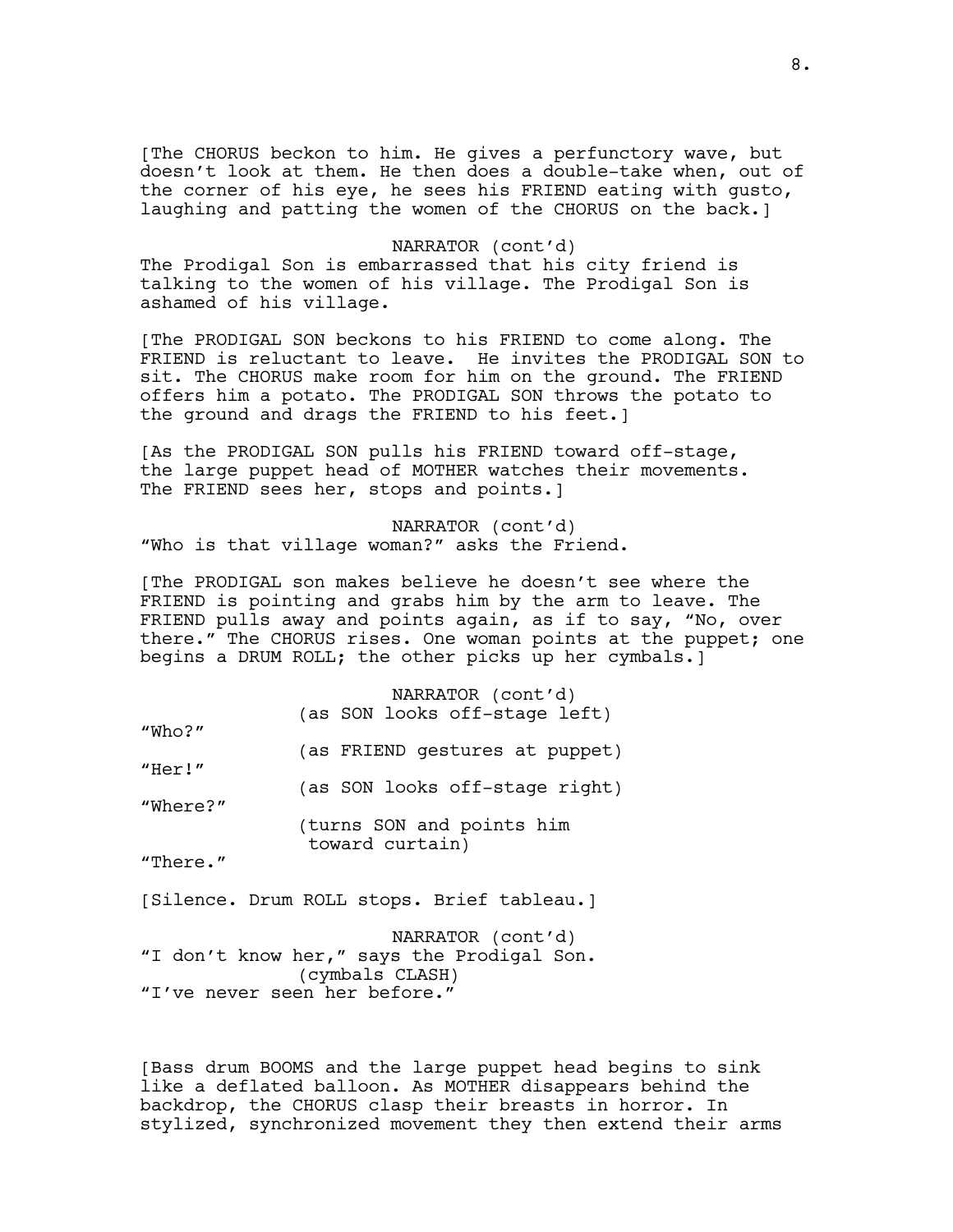to the heavens; then clasp their breasts; then raise their arms. Meanwhile GLORIA the cow enters. FRIEND points at her.]

NARRATOR (cont'd) "Is that your cow?" asks the Friend. "What cow?" asks the Prodigal Son. (as FRIEND points) "That cow." (beat) "That's not a cow,' says the Prodigal Son. "That's a milk machine."

[As the PRODIGAL SON pulls his FRIEND off-stage, GLORIA's plywood head drops in dismay. The CHORUS sink to the ground and sit. GLORIA exits.]

## **SCENE FOUR:**

[After a beat, a sign appears above the backdrop curtain, reading: "THE ABANDONED." MOTHER, the large puppet, rises behind the curtain. Now she has crystal teardrops hanging from the corner of both eyes. GLORIA the cow comes out from behind the curtain. Her pink, cloth udder is very swollen.]

NARRATOR (cont'd) All day long, the Prodigal Son's Mother works alone in the fields. There's no one to milk Gloria the cow.

[After the large puppet rises to her complete height, she walks out from behind the curtain and crosses the stage.]

NARRATOR (cont'd) There is much hunger in the village. (beat) Soon the hunger grows even worse...

[A sign rises above curtain, saying: "THE HUNGRY."]

NARRATOR (cont'd)

Due to lack of help on the farm, the Prodigal Son's Mother can't harvest the potatoes. She loses most of her crop.

[The CHORUS rise to their feet. They beat their breasts and reach in lamentation to the sky — all in stylized, synchronized movements. The large puppet raises her large hands — palms up — in hopeless despair.]

NARRATOR (cont'd) Soon there is no food. "What will we do?" ask the mothers. (pause)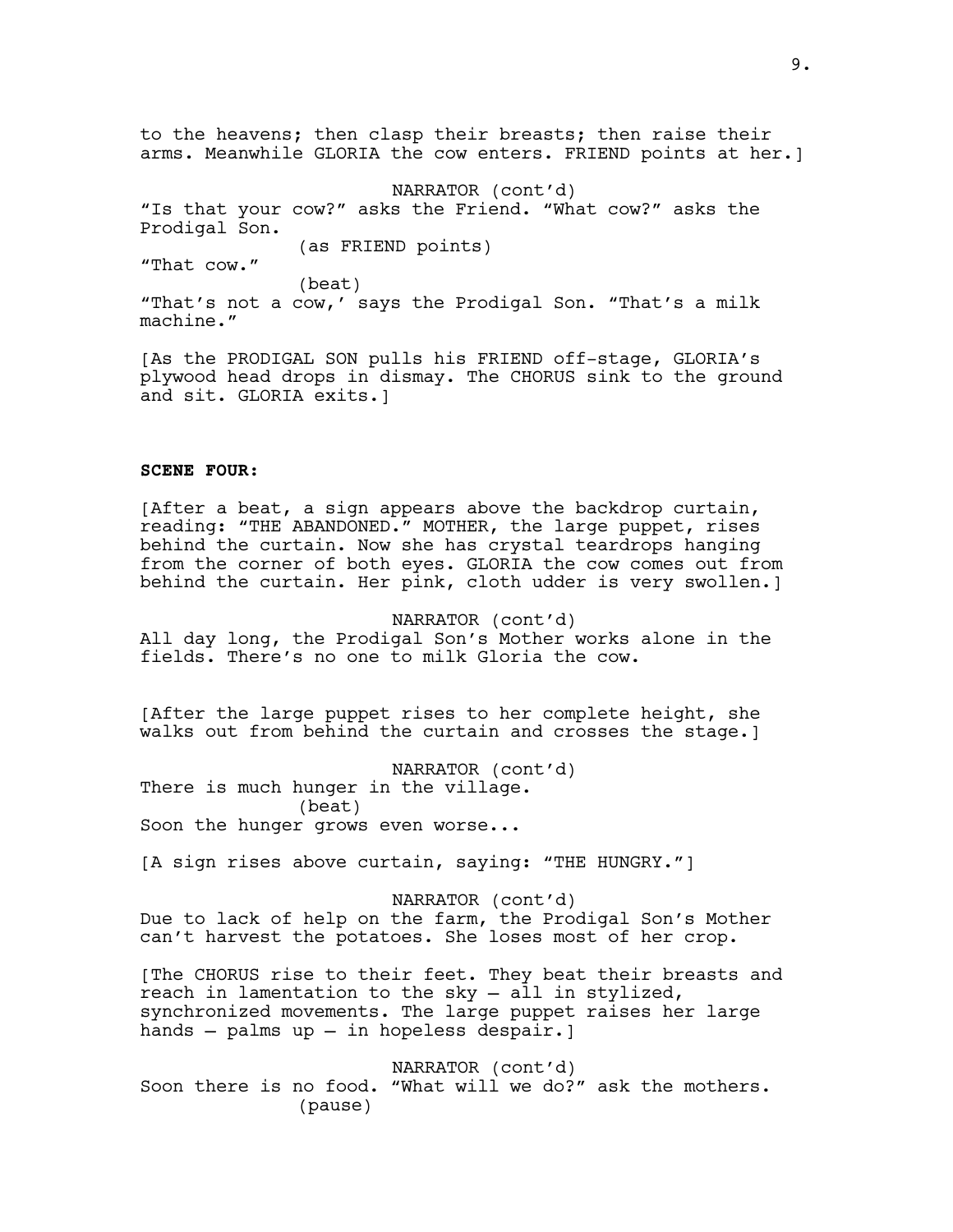In order to have something to eat, the Prodigal Son's Mother decides she has no choice but to kill Gloria the cow — for meat.]

[The CHORUS POUND the bass drum and CLANG the cymbals. From the shock, Gloria's udder collapses and tin cans of milk CLANK on the floor. Once again the large puppet raises her hands — clasped together — beseeching the heavens. GLORIA comes over and tries to duck under MOTHER'S skirts.]

NARRATOR (cont'd)

The Prodigal Son's Mother is very sad. Mother does not wish to kill Gloria. "I'm so sorry, Gloria," says Mother. (beat) But Gloria understands. She knows she must sacrifice herself for the good of the family.

[GLORIA nods her head.]

**SCENE FIVE:**

NARRATOR (cont'd) Meanwhile, the Prodigal Son is busy in the big city.

Two signs rise above the backdrop curtain. One reads: "THE CITY" and the other "WORLD OF BODIES."]

NARRATOR (cont'd) The young man suffers there. "Look!"

[The PRODIGAL SON enters looking dirty and disheveled. He no longer wears his enormous sunglasses. He carries a briefcase. He is talking on his enormous cell phone and pacing frantically back and forth. The CHORUS begins a drum roll and pounds the bass drum, creating the chaotic pace of the city. The PRODIGAL SON makes phone call after phone call. He seems to be chasing something he cannot attain.]

NARRATOR (cont'd) The Prodigal Son has finished his studies at university, but he cannot find work.

[A seedy-looking youth in sunglasses enters, furtively glancing over his shoulder. With his back to the audience, he opens his jacket and offers something to the PRODIGAL SON, who eagerly sets down his briefcase to look.]

NARRATOR (cont'd) Many temptations exist in the city.

[Anther seedy-looking youth enters. He sneaks up behind the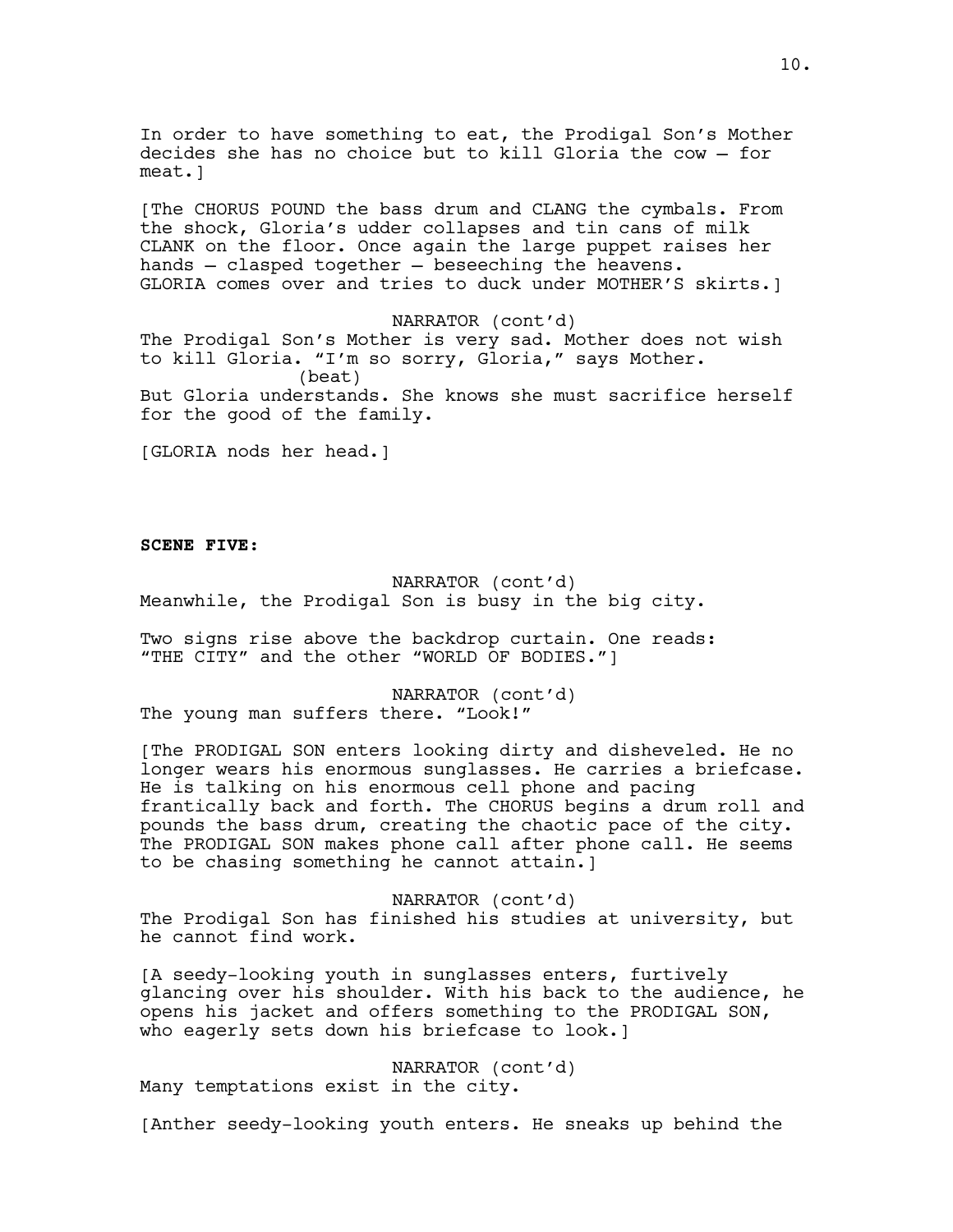Prodigal SON and steals his briefcase. When the surprised Prodigal Son turns to pursue the thief, the first man steals his cell phone. The Prodigal Son runs after the breifcase thief, then just as he is about to exit he stops and reaches for his phone, as if to call for help. His phone is gone. He looks around. Both thieves are gone with all his belongings.]

NARRATOR (cont'd)

The Prodigal Son suffers in the city. "Look!"

[The CHORUS continues its DRUM ROLL and POUNDING of the bass drum.]

NARRATOR (cont'd)

The Prodigal Son is all alone in the city. And now he does not even have his city things.

[The CHORUS CLANG the cymbals. All action stops. At centerstage the Prodigal Son stands with his head down, his arms hanging limply by his side. He looks dejected and downcast.] Brief tableau.]

**SCENE SIX:**

NARRATOR (approaching audience) What should the Prodigal Son do?

[The CHORUS split up and approach the audience. They beckon them to speak. They hold a hand up to their ears as if wanting to hear suggestions. They beckon some more.]

NARRATOR (cont'd)

(to audience)

Can you help?... What do you think?... What do you suggest? (pacing)

The Prodigal Son has a college degree. He has a degree in Agricultural Sciences. But he has no job.... What should he do? What do you suggest?

[The Chorus retrieve their instruments and start a drum roll. As the music gets louder, the backdrop begins to tremble. The NARRATOR beckons urgently to the audience to speak. As the DRUM ROLL peaks and the cymbals CLASH, the curtain shifts slightly to one side, revealing the head of the enormous puppet, lying on the ground on a heap of clothing. MOTHER looks dead.]

NARRATOR (cont'd) (asking audience) What should the Prodigal Son do? (beat)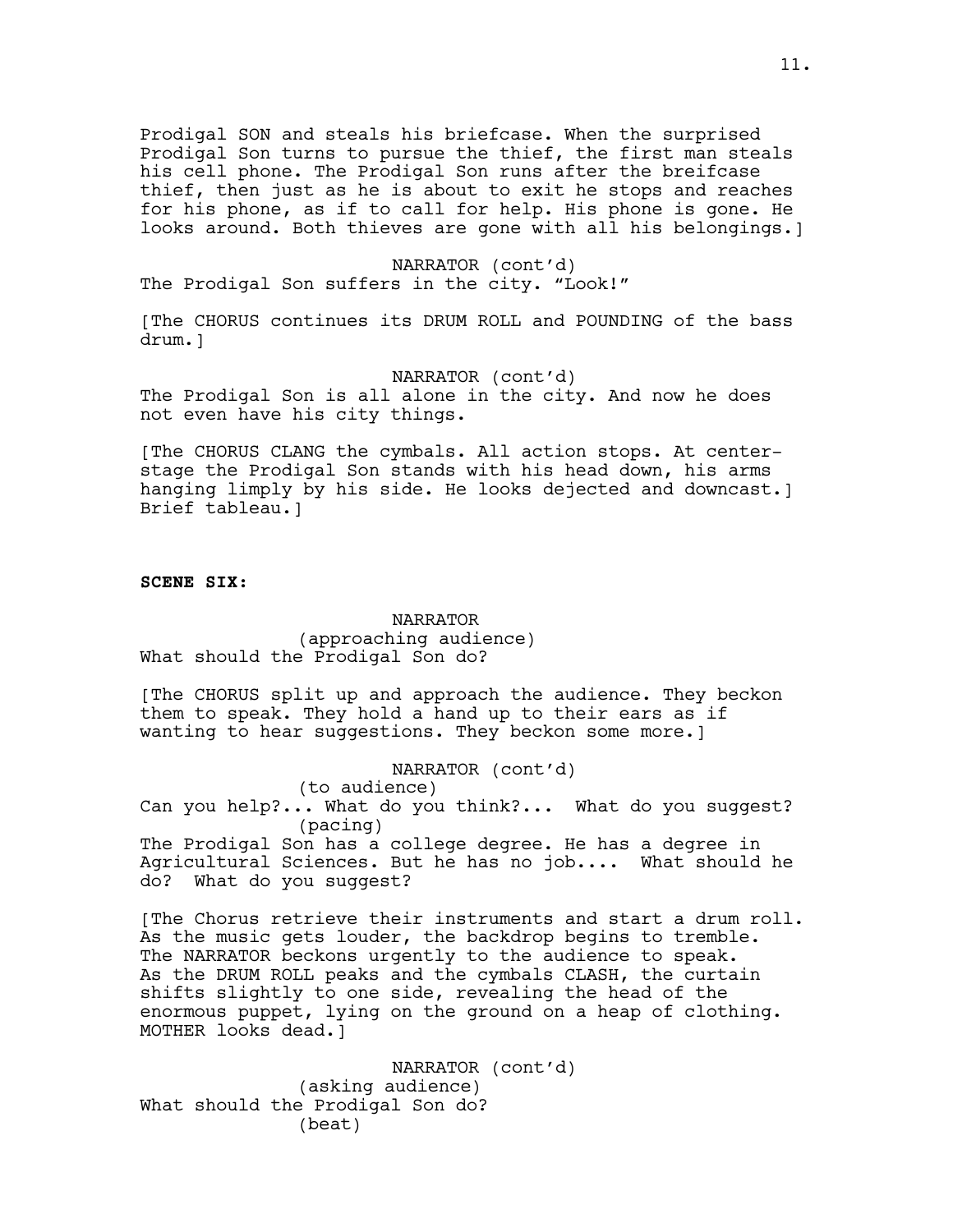There's no work in the city; there's no food in the village. What can he do?

[Brief tableau. MUSIC peaks and stops abruptly.]

[The PRODIGAL SON lifts his head, moves his arms, and turns. He sees his MOTHER and takes a step in her direction. As soon as he does, her head moves slightly. He stops. He slowly takes another step toward her and the head rises slightly. It's as if life is being breathed into a deflated doll.]

> NARRATOR (cont'd) (as if breathing life)

 $A h-h-h...$ 

[The PRODIGAL SON approaches his MOTHER. He removes the crystal teardrops from the corner of her eyes. He kisses her on the cheek. Slowly, the puppet begins to rise. The heap of clothes is now seen to be her dress, which now rises neatly below her as she ascends to her full fifteen feet in height.]

NARRATOR (cont'd) And so the Prodigal Son returns home to his village.

[Two signs rise above the curtain. One says: "THE COUNTRY" and the other reads: "WORLD OF THE SOUL."]

NARRATOR (cont'd)

The Prodigal Son returns home without a job, but he returns home with knowledge. In college he learned about bread made from *quinua*. Bread made from *quinua* is healthier and more nutritious than other kinds of bread.

[The NARRATOR hands a sign to the PRODIGAL SON who in turn shows the drawing of *quinua* bread to his MOTHER, the puppet. At that moment, GLORIA TWO enters. The cloth covering her plywood is painted in a different mottled pattern than GLORIA's. A sign hangs around the calf's neck, reading: GLORA TWO. The PRODIGAL SON approaches her and pats her flank.]

NARRATOR (cont'd) Gloria's calf. Gloria Two.

[The PRODIGAL SON sits on the ground beside GLORIA TWO and begins milking her cloth udder. From the small calf small cans of milk fall, CLANKING into the metal bucket.]

> NARRATOR (cont'd) (together with CHORUS)

 $Ah-h-h...$ 

(beat)

The Prodigal Son has returned home to the village. But he has returned with knowledge.